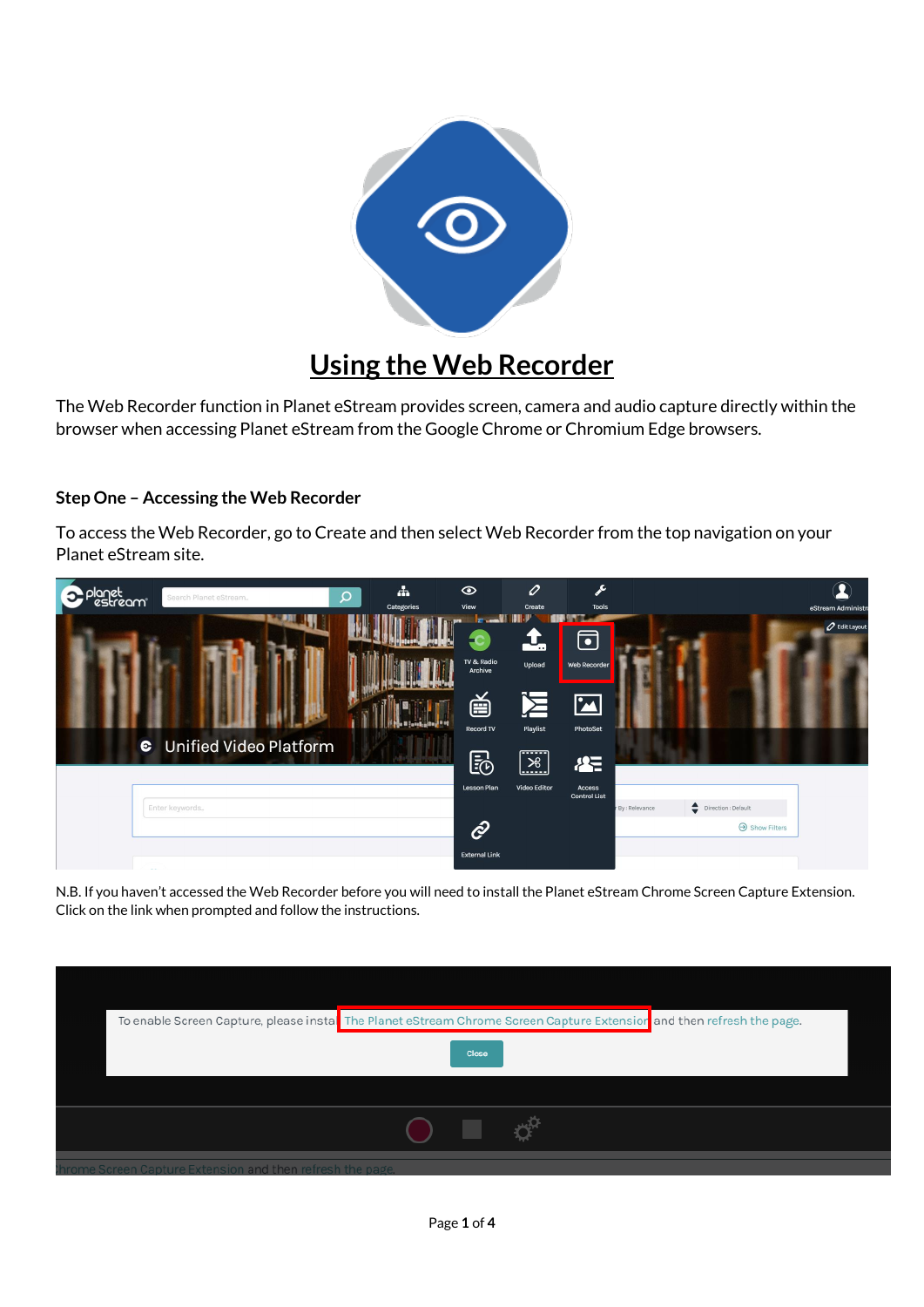## **Step Two: Using the Web Recorder**

Once you have opened the Web Recorder (and added the Chrome extension, if required), you will be presented with the following window. To begin recording, click on **Start**. After clicking start, it will bring up a window in which you can select which screen to capture, make sure you click on your screen even if you are only using one monitor. You can also choose a specified application window by selecting Application Window. This is useful to create tutorial videos on a specific piece of software or record a PowerPoint presentation. Once you have made your selection, you can proceed by clicking **Share**.



The settings icon at the bottom will provide you with several different settings that can be changed depending on what you want top record. Click on the cogs to enter the Web Recorder settings.

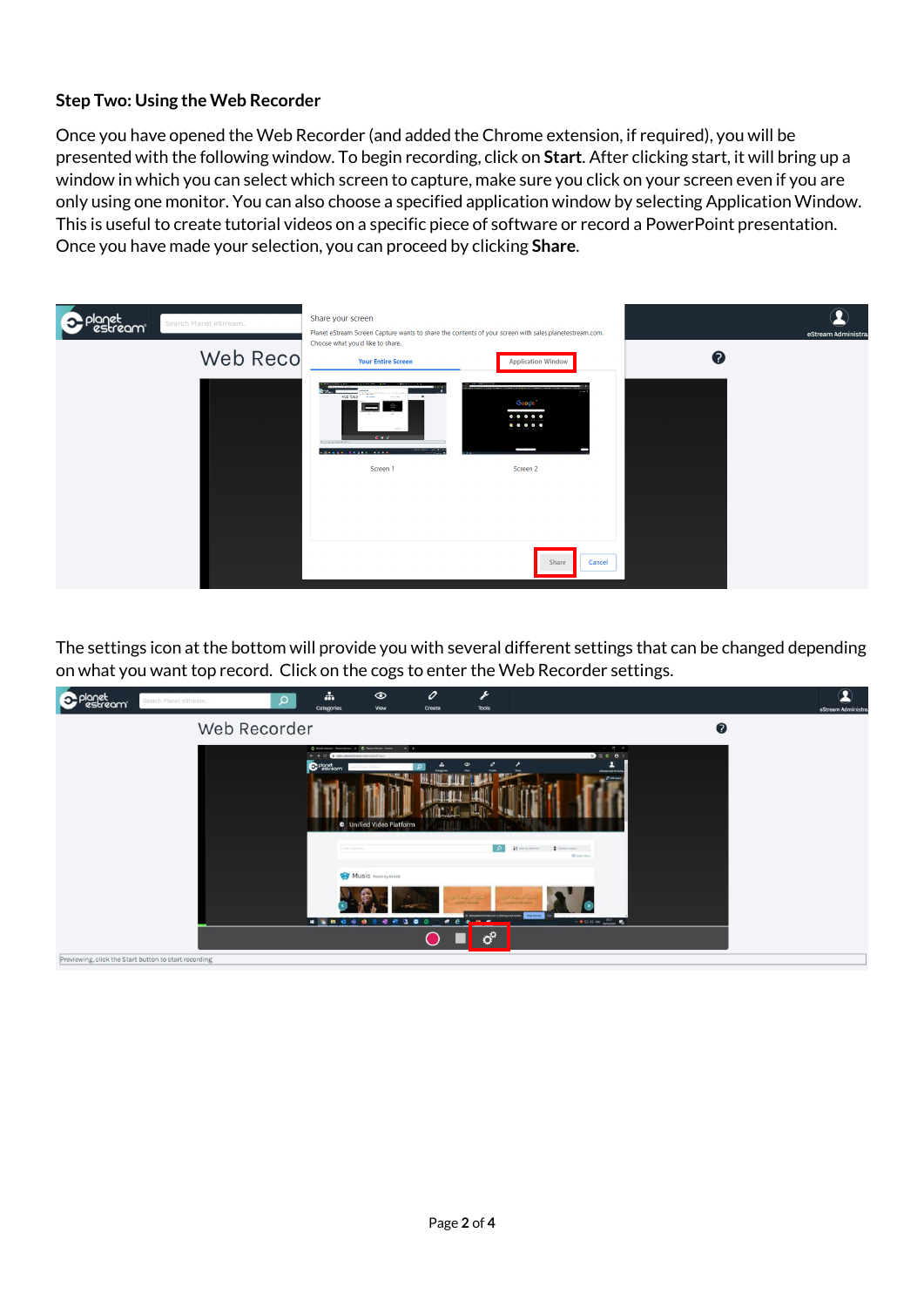After clicking the settings icon, a window will appear where you will be able to alter any settings. You can change elements such as resolution, bitrate, framerate and audio bitrate, although most of the time the default values will be as required, and no changes will be needed. There are also two drop down boxes in which you can set the relevant video/audio source. This can be recognised video devices such as a webcam or onboard capture card.

| planet<br>carpital Planet estream<br>zami             | 0<br>$\frac{\alpha}{\alpha+\alpha}$<br>$\odot$<br>View.<br>Categories<br>Create | j.<br>Tools                                     | 呈<br>eStream Administra |
|-------------------------------------------------------|---------------------------------------------------------------------------------|-------------------------------------------------|-------------------------|
| Web Recorder                                          |                                                                                 |                                                 | $\bullet$               |
|                                                       | Recorder Settings                                                               | $\bullet$ Picture in Picture Settings           |                         |
|                                                       | Video Source                                                                    | Refresh Sources<br>Screen / Window<br>٠         |                         |
|                                                       | Audio Source                                                                    | audioinput: default<br>$\overline{\phantom{a}}$ |                         |
|                                                       | Video Resolution                                                                | 1920x1080                                       |                         |
|                                                       | Video Bitrate                                                                   | 1.5MBps                                         |                         |
|                                                       | Video Framerate                                                                 | 12fps                                           |                         |
|                                                       | Audio Bitrate (if selected)                                                     | 128KBps<br>$\overline{\phantom{a}}$             |                         |
| Previewing, click the Start button to start recording |                                                                                 |                                                 |                         |
|                                                       | Set Options                                                                     | Cancel                                          |                         |
|                                                       |                                                                                 |                                                 |                         |

In the video settings you will also notice an option for **Picture in Picture Settings**. Picture in picture allows you to record two video sources at the same time. This is especially useful if you would like to record an online class as part of a remote learning programme where you have the ability to record your webcam and your screen at the same time. To record Picture in Picture, select and configure your main source on the recorder settings tab , typically this will be your screen, and then your second source, typically a camera, on the Picture in Picture settings tab. Click **Set Options** to continue and your screen will look similar to the one below.